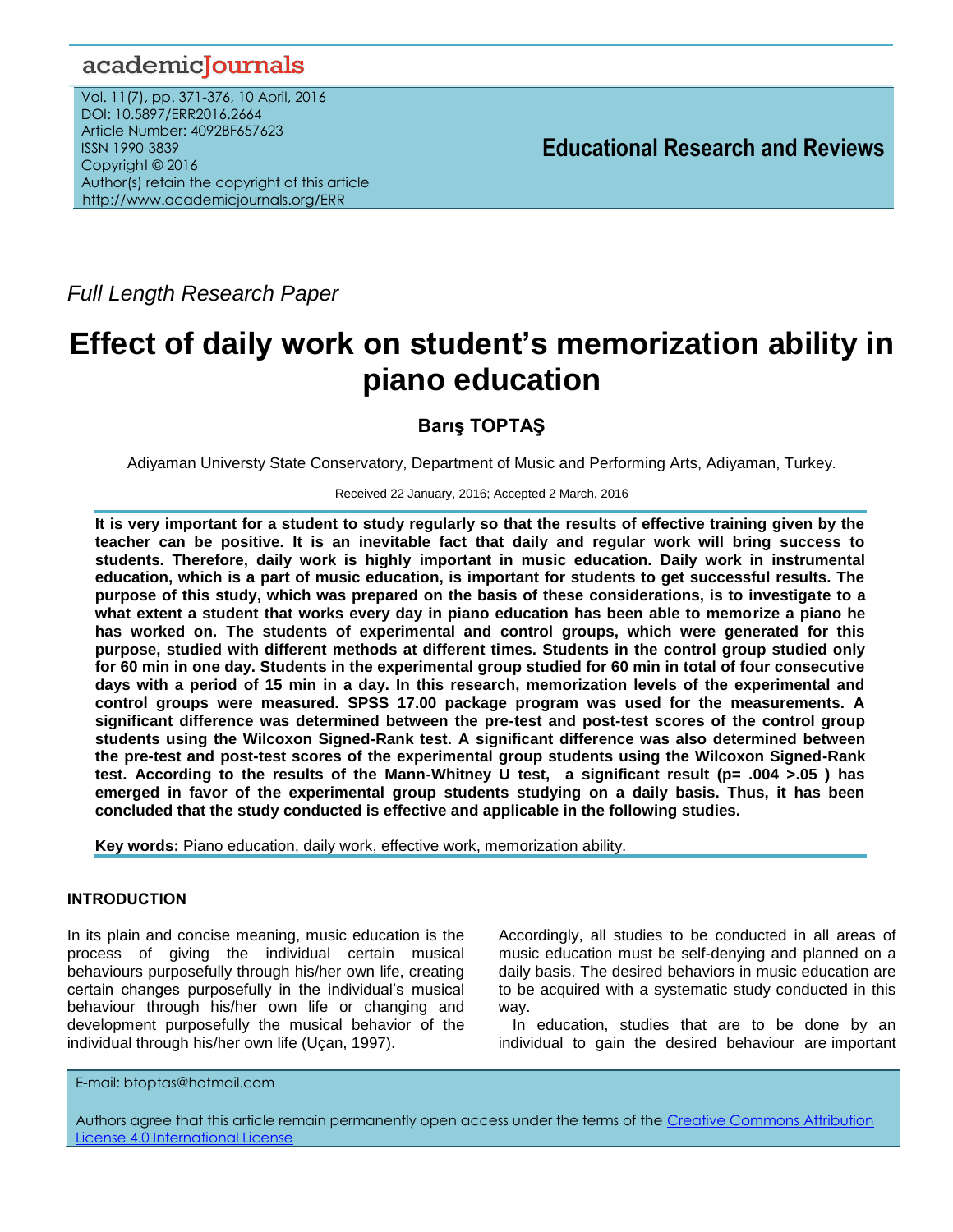since they are the most basic way to achieve the intended purpose. These studies are used in every area of education in order to ensure the permanence and continuity of the gained behaviours or gain basic skills related to the subject that is wanted to be taught. These studies called practice or study are among the most fundamental elements required for an effective learning process (Toptaş and Çeşit, 2014).

The objective of music trainers and musical instrument trainers should be to raise students who are focused on the work or piece they will play, know what they should be careful about in the piece of music they will play, use their time efficiently, and who get to know themselves in the field of learning" (Akın, 2013). A student playing a musical instrument should first ask himself the following questions before starting a new work: who and which musical period does this work belong to, what does the composer composing this work want me to do, with which methods should I study this work, how much should I work daily. A student studying by asking himself these questions will have started to write and implement the first rules of systematic and planned study. "The realization of the aimed behaviours in musical instrument training, which is an important aspect of music training, requires a planned and organized process (Akbulut, 2013).

Learning piano is not different from other learning. However, one will disregard developmental differences by looking at this situation from this perspective" (Özçelik, 2010). Talent is one of the important factors to play an instrument. However, good education and systematical practice are also necessary, as well as talent. However, piano (violin, stringed instruments, etc.) is a subject of learning, too. The most important output of teaching is learning. Learning does not only occur through receiving training. The only way to achieve success with the training received is working systematically. It should be known that playing the piano is also a skill that develops through correct exercises and repetitions. Enough repetition of the sentences in a piece of music ensures that fingers learn that skill under the automatic control of the brain, without detailed orders and directives. However, this should not mean that the brain is passive, and it should be noted that the brain fulfils the interpretation aspect of music more freely by gaining skills of the fingers (Ercan, 2006).

That a student"s level of reading musical notes and hand skills are good is not sufficient for playing the piano from all aspects. Thus, the trainer has a great role in piano teaching. Small hints that the trainer will show on the piano will ensure that the student plays the piece of work he studies more quickly and in a shorter time by understanding (Toptaş, 2014).

A good teacher in teaching piano is important in terms of the development and success of the students (Gökbudak, 2003). The guiding role of the trainer in the learning of the student of what systematic working means

for a student playing a musical instrument is a key role. That students have correct attainments in their technical development, and the development of their playing skills will eliminate many possible problems that may be encountered at the subsequent stages and in their future life. At this point, students should be guided in order for them to gain correct working principles. For they have an effective playing skill by means of correct guidance (Kurtuldu, 2010).

The expected success in musical instrument training, which makes up an important branch of musical training, is about the memory and the functions of the memory to a great extent. Musical instrument training is a long and tiring education-training process which requires disciplined work that is planned in accordance with the physical and personal training status of a person (Uzunoğlu, 2006). There will be many situations in which students will encounter problems in the long learning period of musical instrument training. These situations may include technical skill problems about the musical instrument, the problem of the inability to read the musical notes correctly or the failure to remember the musical notes of a work studied at a sufficient level.

With the developing technology, smartphones and tablets have become an indispensable element of all people in their daily lives. Especially internet-based social networks have become a part of students' lives. Many students who receive training in various fields of music are affected by technology in their personal works either positively or negatively. Music students use their personal rooms to work on their instruments in general all around the world. Practice rooms mean that the student becomes one only with his musical instrument and works without being disturbed by any external factor. In today's world, many music students reduce the quality of their works by keeping their smartphones on while working in these rooms. And this does not mean anything for systematic, efficient and conscious working. It is necessary to become one with the instrument and work and work with a full concentration in order to learn the musical work worked on by heart with all of its properties in short time.

It is known that learning by heart is necessary to record knowledge in the memory. It is used in a widespread manner by students or teachers in education-training life either consciously or unconsciously; memory is especially about storage among storage and search-find-bring back functions, and it is necessary to store knowledge in memory for a long time. For example, storage of the etudes or works learnt within the scope of music training in the memory (for a long time) is possible by studying these pieces a lot or learning them by heart consequently to a great extent. Then, it can be said that learning by heart is related to brain functions, effectively included and used in coding, storage, search-find-bring back of the memory stages (Uzunoğlu, 2006).

Learning musical works by heart should not be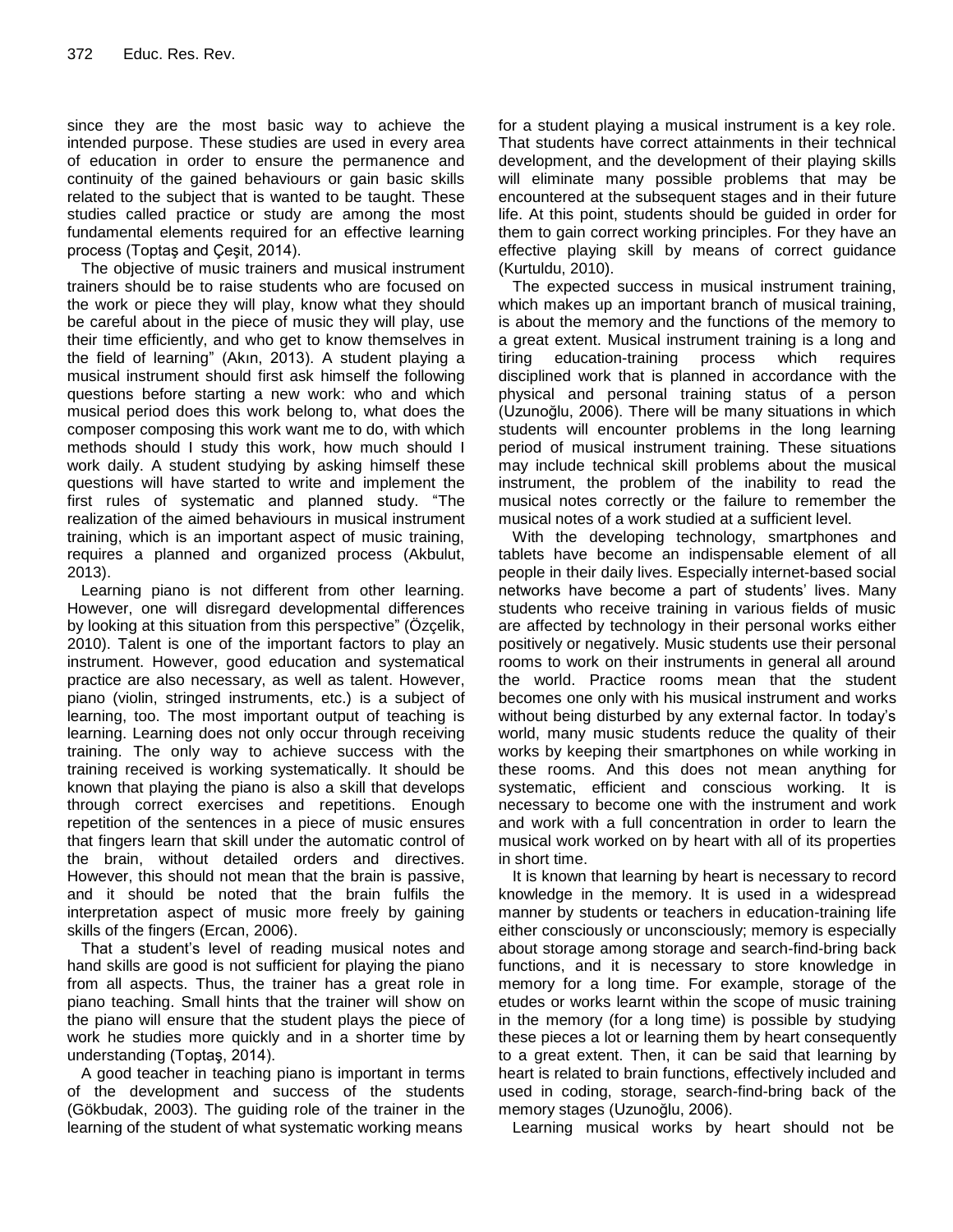considered from only one perspective, solely as learning musical notes by heart. The musical interpretation properties, technical structure, rhythmic character, the harmonic pattern of the work should be learnt by heart as a whole, multi-directionally. "Permanent learning in music may only happen by "learning the music by heart". Trying only to learn the musical notes by heart without learning the music by heart may lead to the loss of the music from the memory just as the information studied one day before the exam and forgotten during the exam (Duru, 2013).

The only way for permanent learning in music training and its sub-dimension of musical instrument training is to practice daily and to comply with particular working methods carefully. The necessity of permanent learning is known in the realization and maintaining of musical instrument training, which makes up one of the lower steps of music training. It can be considered that the permanence of the etudes or works learnt correctly and fully in musical instrument training that requires a long process is in direct correlation with the correct use of importing to the memory (Uzunoğlu, 2006).

Only keeping the musical notes in the memory does not mean that one has learnt the musical work. Learning the work completely leads the student to the correct result. It is necessary to work in a systematic and conscious way in daily practices in order to achieve this result. The teacher is an important factor in the systematic and conscious working of the student. The teacher should explain to the student how to work on a piece of work, which parts to focus on, how to make the connections of the work and how to achieve the correct result in a detailed way. That the teacher writes small explanatory and understandable notes on his/her work where he/she deems necessary will create more meaningful results. "It is necessary to focus on ear memorization, eye memorization, the memorization of hand and arm movements and the memorization of the work from various aspects (Duru, 2013).

The behaviour of playing or singing by heart may happen as a result of importing the etude/work to be played/sung into the memory with different memorization methods. The importing of the etude/work into the memory also requires focusing particularly on such properties as the harmonic structure, formal structure, rhythm patterns, musical note alignment, hand-arm movements and breathing points (activating the reticular activation system of the brain). The most important way of memorizing a particular piece of music is to work consciously. To working consciously is to work in line with a particular plan (Uzunoğlu, 2006).

Working on a piece of musical work without giving the necessary importance delays playing the work correctly. Moreover, the status of keeping the work in the memory is also taken into a hard situation. "Nevertheless, learning by heart may become a necessary and effective method in importing the information to the memory, not forgetting it and keeping it there for a long time, when a correct technique and orderly working plan are followed (Uzunoğlu, 2006).

The process of starting a new piano work by a piano student and working on the work is quite a complicated process. There are many situations that the student should be careful about. The finger numbers, musical signs and tempo of the work that is worked on are among these. Each new piano work requires students to perform certain behaviours systematically, otherwise, if these behaviours are not fulfilled, then only the musical notes of the piano work are played. In this case, general work is not carried out, and correct results cannot be obtained.

In the effective piano teaching, questions should be formed for students to be able to perceive the music in their minds, fictionalize and express it, to perceive musical integrity and reach musical integrity, in short, to play well. For example; 'I know musical notes, I know what musical note I should play at what time, but I cannot play as my teacher does, or my teacher does not like what I play. Then, I should make other efforts or seek other things to be able to play well. What are these efforts and searches? It is expected that the questions of this kind occupy students' minds' (Bağçeci, 2005).

According to Öztürk (1995), repetition strategies used for understanding what is read are the strategies that are based on mental repetition and ensure that students choose knowledge by determining and acquiring it in this way (Karakış and Çelenk, 2007).

The general objective of these strategies can be considered as to help the processing of newly encountered knowledge in short-term memory, to be able to act preferentially in its transfer to long-term memory and process the chosen information to ensure that it becomes permanent. Individuals do a certain kind of mental practice both at the beginning of the processing process and in the realization of the processing that will ensure permanence. Repeating is the easiest mental exercise that one can resort to (Kurtuldu and Güçlü, 2010). In piano training, it is necessary to repeat a particular behaviour at regular intervals in order to reinforce and internalize it. The longer the time gap between these intervals is, the harder is this stage of reinforcing and internalizing the behaviour learnt. On the contrary, the more frequent the time gap between these periods is, the easier is the stage of reinforcing and internalizing the behaviour learnt; and consequently, the behaviour will be learnt (Pirigon, 2013).

A person can turn behaviour into a skill through repetition. The behaviour in the form of skill can be performed in the quality, duration and competence required automatically (Otacıoğlu, 2005).

As a result, there are many names for practicing by following a right path in order to achieve the targeted success level in an instrument. These can be named as working daily, systematically, regularly, in a planned manner, actively, without disrupting, effectively and efficiently. The basis of all these names is to be willing. Each student that is willing to work is already a person who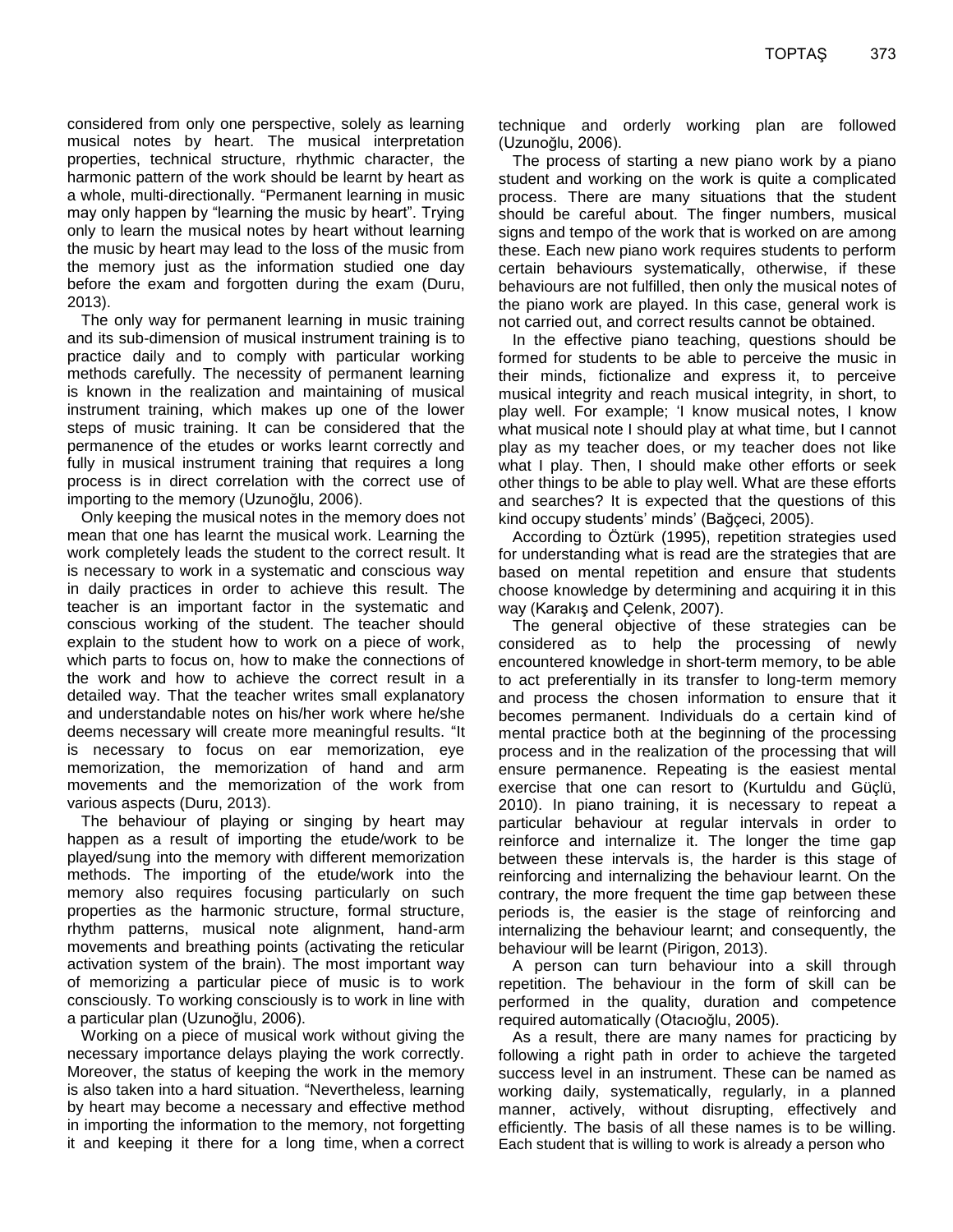knows what he/she can do during the process of working.

#### **METHODOLOGY**

The research is aimed at investigating the level of memorization of piano works by university students who have received continuous piano training for two years through daily practice. Thus, the *pretest – post-test control group model* among real trial models was used in the research. "Trial models are research models in which the data needed to be observed directly under the control of the researcher with the aim of determining cause and effect relations are produced" (Karasar, 2009: 87). "Experimental patterns are generally classified as real experimental patterns, semiexperimental patterns and pre-trial designs. Among experimental designs, the test subjects are appointed to experimental conditions in an unbiased manner only in real trial patterns" (Büyüköztürk, 2007: 10).

The "Volksliedchen" work by SCHUMANN from the book "Album For The Young" was used in the research. The research was limited to 5 days. On day 1, after the selected piece of piano work had been practiced for 20 min by the experiment and control groups, performance was rated by the assessment scale for the pre-test. The experiment group students practiced for 60 min in total by working on the same piece for 15 min on day 2, 3, 4 and 5. The control group students practiced for 60 min only on the fifth day. The study was carefully monitored by the researcher. During the study, none of the students exhibited any negative situation that would affect the results of the study. The study was concluded by applying the post-test to the students of the experiment and control groups that worked for an equal duration in total.

#### **Statement of problem**

The problem sentence of this research was formed based on the effect of daily practice in piano training on the level of memorization of the student is.

#### **Study group**

The study group consisted of 12 students who had continuously received piano training for 2 years. A "memorization level test" was applied to a group of 20 students in order to determine the study group of 12 people. F.BURGMÜLLER"s Fortschritt – Progress piece of work that 20 students receiving piano training continuously for 2 years had never encountered before was used. These 20 students worked on this piece for 1 h and played by heart (without looking at musical notes). A mini performance scale was developed by the researcher in order to assess the piano piece chosen in a reliable manner. This mini performance scale was used in order to be able to assess the performance results. In this research, 12 people who remained below the first eight people in the ranking and have the weakest memorization power as a result of the test (between the 9th and 20th) were included in the study group. These 12 people were divided into the experiment and control groups equally in an unbiased manner by the scores they took. The study was put into action on the planned date and time as of the unbiased appointment of the experiment and control groups.

#### **Data analysis**

Data obtained as a result of the study conducted were analysed using SPSS 17.0 (Statistical Package for Social Science) software. The Wilcoxon Signed-Rank Test was used for the relevant measurements in the comparison of the pre-test – post-test scores of the experiment group students and the comparison of the pretest – post-test results of the control group. The Mann-Whitney U Test, which is applied for unrelated measurements, was used in the analysis of the pre-test scores of the experiment group and control group and the analysis of the post-test scores of the experiment group and control group (Büyüköztürk, 2007: 155,162). The level of significance in statistical measurements was accepted as 0.05.

### **FINDINGS**

Analyses for the answer of the following sub-problems were included in this part of the work.

1. Is there a significant difference in terms of the pre-test and post-test scores of the experiment and control groups regarding the effect of daily practice in piano training on the level of memorization of the student? 2. Is there a significant difference between the pre-test and post-test results of the experiment groups within themselves in terms of the effect of daily practice in piano training on the memorization level of the student?

As it is seen in Table 1, the pre-test rank average of the experiment group is 6.17, and the pre-test rank average of the control group is 6.83. There is a 0.66-point difference between the rank averages of the two groups. According to this analysis, the value  $(U= 16.00, p > 0.05)$ obtained shows that there is no significant difference between the two groups. This result shows that the memorization skills of the study groups that are divided into two groups in an unbiased manner by the matching method according to the result of the "memorization level test" are equal.

The Mann-Whitney U test was used in order to compare the study groups" memorization skill levels of the piano piece after the study and determine whether there is a significant difference between the post-test scores. Table 2 shows the results of the Mann-Whitney U test conducted with the aim of determining whether there is significant difference between T1 post-test scores of the control group that worked for only one day and 60 min in total and the experiment group that worked for 15 min for 4 days and 60 min in total:

As it is seen in Table 2, the post-test rank average of the experiment group is 9.50, and that of the control group is 3.50. There is a difference of 6.00 points between the rank averages of the two groups. According to this analysis made, the value of  $(U= 0.00, p>0.05)$ obtained shows that there is a significant difference between the experiment and control group. This result revealed that daily and planned study conducted with the experiment group is a more effective method of memorizing a piece of piano work.

Alongside with the above stated Mann-Whitney U Test, the Wilcoxon Signed-Rank Test was used in order to determine whether there is a significant difference between the pre-test and post-test scores before and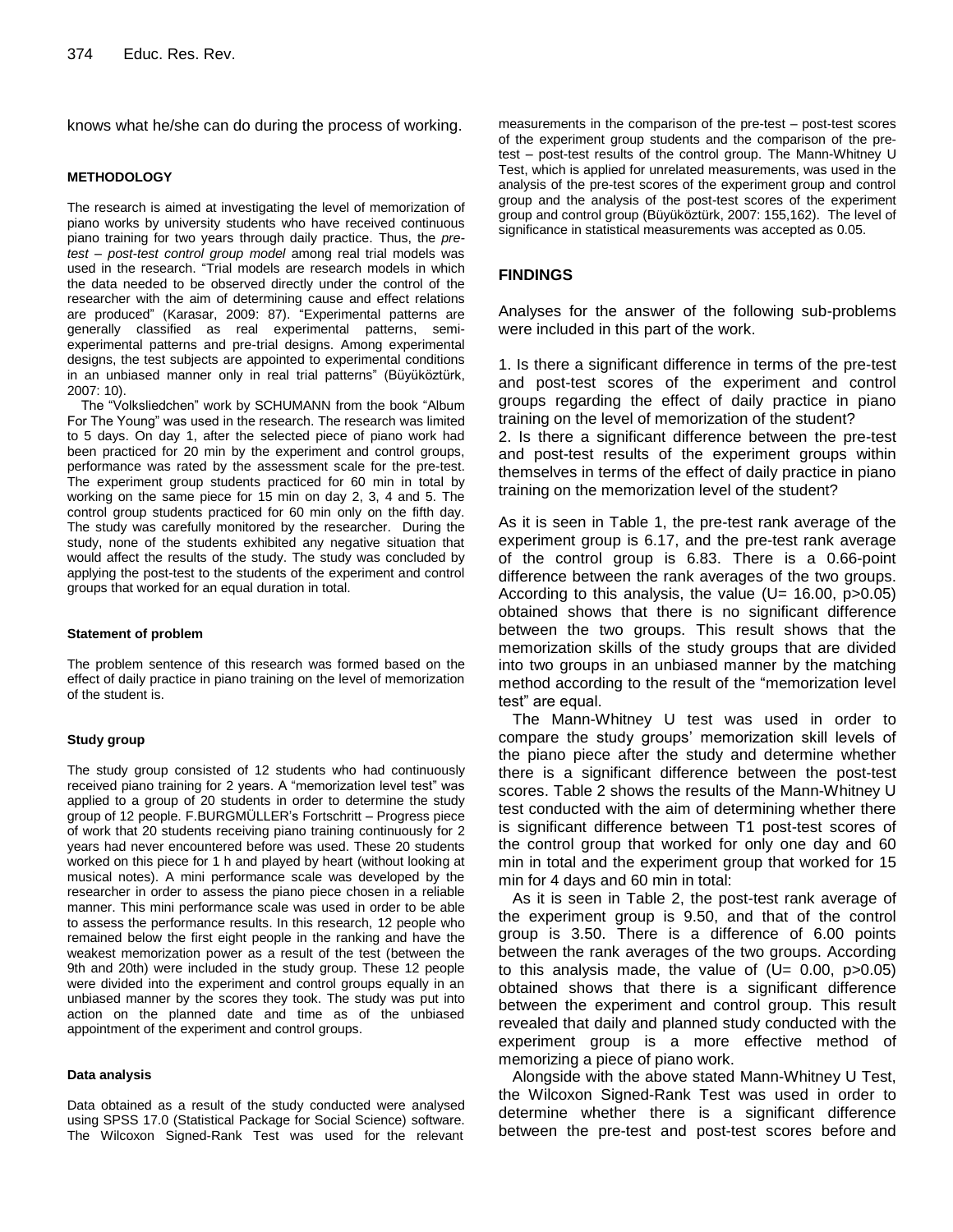**Table 1.** The Mann-Whitney U-test results of the pre-test scores by groups.

| <b>Groups</b> |    | Rank average | <b>Rank total</b> |       |          |       |
|---------------|----|--------------|-------------------|-------|----------|-------|
| Experiment    |    | 6.17         | 37.00             |       |          |       |
| Control       |    | 6.83         | 41.00             | 16.00 | $-0.324$ | 0.746 |
| Total         | 12 |              |                   |       |          |       |

**Table 2.** The Mann-Whitney U-Test result of the post-test scores by groups.

| <b>Groups</b> | N  | Rank average | <b>Rank total</b> |       |          |       |
|---------------|----|--------------|-------------------|-------|----------|-------|
| Experiment    |    | 9.50         | 57.00             |       |          |       |
| Control       |    | 3.50         | 21.00             | 0.000 | $-2.887$ | 0.004 |
| Total         | 12 |              |                   |       |          |       |

**Table 3.** The Wilcoxon signed-rank test results of the pre-test – post-test scores.

| <b>Pre-Test – Post-Test</b> | N | Rank average | <b>Rank total</b> |          |       |
|-----------------------------|---|--------------|-------------------|----------|-------|
| Negative Ranking            |   | 0.00         | 0.00              | $-2.207$ | 0.027 |
| Positive Ranking            |   | 3.50         | 21.00             |          |       |
| Equal                       |   |              |                   |          |       |
| Total                       |   |              |                   |          |       |

**Table 4.** The Wilcoxon Signed-Rank test result of the pre-test and post-test scores by the experiment group.

| <b>Pre-test/Post-test</b> | N | Rank average | <b>Rank total</b> |          |       |
|---------------------------|---|--------------|-------------------|----------|-------|
| Negative Ranking          |   | 0.00         | 0.00              |          | 0.026 |
| Positive Ranking          | 6 | 3.50         | 21.00             | $-2.226$ |       |
| Equal                     |   |              |                   |          |       |
| Total                     | 6 |              |                   |          |       |
|                           |   |              |                   |          |       |

after the experiment of the control group that worked only for one day and 60 min in total. The results of the Wilcoxon Signed-Rank Test carried out for the purpose of understanding whether there is a significant difference between the pre-test and post-test results of the control group are shown in Table 3.

As it is seen in Table 3, there is a significant difference between the pre-test and post-test results of the control group  $(Z= -2.207, p<0.05)$ . This result shows that a change took place in the score of the control group that worked for only one day and 60 min. In other words, it was found out that there is a significant difference between the pre-test and post-test scores measuring the level of memorizing the piano work of the control group that worked for only one day and 60 min without the opportunity to make daily practice.

In parallel to the test carried out for the control group above, it was also examined whether there is a significant difference between the pre-test and post-test scores of the experiment group. The Wilcoxon Signed-Rank Test was used in order to determine whether there is a significant difference between the pre-test and post-test scores of the experiment group. Table 4 shows the results of the Wilcoxon Signed-Rank Test performed for the purpose of understanding whether there is a significant difference between the pre-test and post-test scores of the experiment group.

As it is seen in Table 4, there is a significant difference between the pre-test and post-test scores of the experiment group  $(Z= -2.226, p<0.05)$ . This result shows that a change occurred in the scores of the experiment group that works for 15 min for 15 days and 60 min in total. In other words, it is seen that planned and daily practice with the experiment group creates positive results in memorizing the piece of piano work.

## **DISCUSSION**

Piano, which was invented by Bartolomeo Cristofori and is among claviers, went through many structural changes from the past to present. Technology that constantly